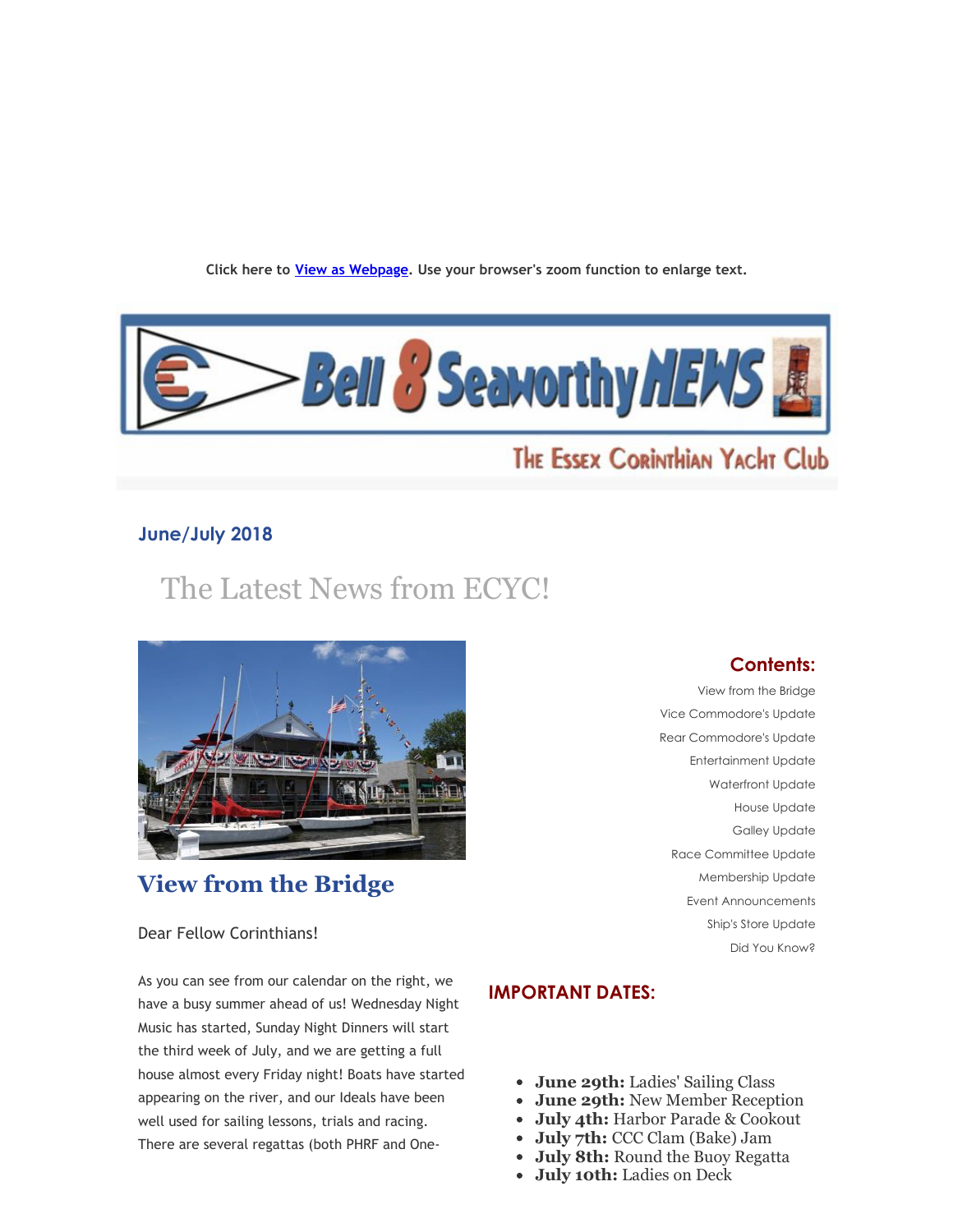Design) planned in the near future, and summer cruising will start soon.



We are still looking for a good date to **reschedule the postponed Hamburg Cove Raft‑Up** . Slowly but surely the club's boats are being splashed, and we hope to be able to find an agreeable date soon. In any case, feel free to call upon your fellow boat owners and organize a casual raft‑up, our mooring in Hamburg Cove is ready and waiting! One word of caution, though, we do not have a pennant this year (who knows where it ended up again, we are trying to find out from the harbor staff), but the crew of Raggamuffin, Dick & Cheryl Arndt were kind enough to attach a small fender to make line retrieval easier. Please make yourself familiar with the mooring protocol (available on our website) if you are planning to use it.

Just in case you are looking for our new **Club Roster** , unfortunately it is not yet complete. Boat splashing was not the only activity that was delayed this year... While we can blame the boats on the rather mixed weather until now, the delay in printing was unfortunately caused by a lack of volunteers. It seems that every time we tried to tackle the roster, something else had to be prioritized or fixed at the club and only a handful of volunteers were to be found. Hopefully we will be able to provide you with a roster soon, but please be patient ‑ or even better, consider volunteering to help next year!



My thanks to those of you who came to our (very successful) Cocktail Reception to benefit for the Leukemia & Lymphoma Society in May (a.k.a. as the **Leukemia Cup Kick‑Off** ). We

had more than 70 people attend, and bidding on

- **July 14th:** Three-Mile Harbor Bastille Day Fireworks
- **July 14th:** Ideal 18 Rum Challenge
- **July 15th ?**: Casual Summer Cruise
- **July 21st:** Essex Rum Challenge
- **July 23rd:** PYC Junior Race Day at ECYC/EYC
- **July 31st:** 2nd Annual Yacht Club Reception at Lyme Art Association
- **August 5th:** Round the Buoy Regatta
- **August 11th:** Connecticut River Leukemia Cup

Refer to our event calendar on our website at **www.essexcorinthian.org** for event details!

## **VICE COMMODORE'S UPDATE**

Hard to believe that summer has already started! The club has been humming despite some mixed weather, and the dining room and decks have been full almost every Friday night. Soon Sunday Dinners will start as well (July 22nd).

Club volunteers including Steve Rodstrom, Ruth Emblin and Pete Simms (who acted as the master paint brush wielder) tackled the stained ceiling in side our club house at the beginning of the week. Since we finally have a new roof it was time to get rid of some of those unsightly stains. Between a brighter ceiling and a new chain with recently acquired burgees the dining room looks great above and below. The next big project is the deck replacement, which will be done in stages. More on this will be shared shortly. There are additional projects that need to be addressed and I ask that you keep an eye out for any assistance needed by the House Committee.

I know we all look forward to the Summer and the camaraderie ECYC provides and I look forward to seeing you all as the season progresses.

#### **Chris Morano**

*Vice Commodore Email: vicecommodore@essexcorinthian.org*

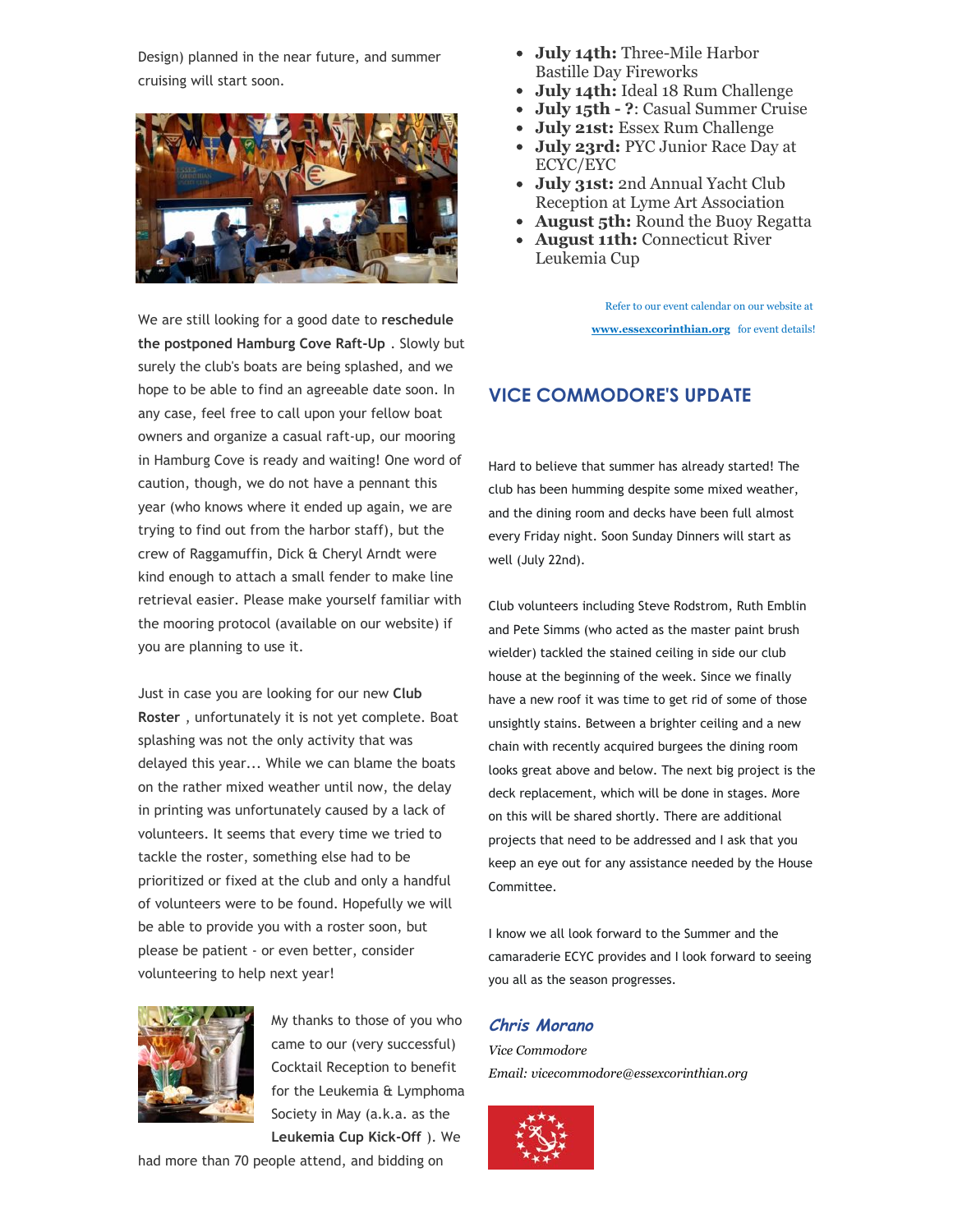the various items up for auction. Many members and local business went above and beyond to help make the event a success! We were pleased to welcome a large group from Hamburg Cove who very much enjoyed our club and party. We are now working on the **Leukemia Cup Regatta & Post‑Race Party (August 11th), in cooperation with the Pettipaug Yacht Club** . To find out more, to help, sponsor, or enter the One‑Design River Regatta, please go to our website and click on the "Racing" link or take a look below for more information.

**Summer means regattas, cruising, waterfront dining and events, and more at ECYC.** My favorite time of the year! **Come join us on July 4th at our traditional Harbor Parade & Cookout!** If you have a boat, let me know if you want to be part of the on‑water parade, it is a lot of fun! More information in the Entertainment column below.

You can always refer to our website at **www.essexcorinthian.org** for details on dining, social, educational and on‑water events, and any other information on the club and its programs.

Please feel free to contact me or any member of Bridge and Board if you have any comments, questions or concerns. I plan to be available for a quick chat at the club on most Friday nights!

#### **Ruth Emblin**

*ECYC Commodore #21 Email: commodore@essexcorinthian.org*



## **ENTERTAINMENT UPDATE:**

Ahoy all members of Essex Corinthian Yacht Club!

Our Wednesday night music program began on June 6<sup>th</sup> with the wonderful Essex Corinthian Jazz Band. Essex Corinthian Jazz Band will continue to perform every other Wednesday with music

## **REAR COMMODORE'S UPDATE:**



You may have noticed that a portion of our flag pole was broken by the violent thunderstorms that passed through Connecticut on May 15<sup>th</sup>. Ed Birch rushed out of his house and valiantly

tried to lower the flag before it hit, but he couldn't get it secured in time and had to duck for cover. That was a freakish storm, and very little could be done to prevent the damage given how quickly it developed. Unlike EYC, we don't have a staff on the premises, and we keep our flags up 24/7. Therefore, we need to adopt a "neighborhood watch" mentality whereby if anyone in the vicinity is aware of impending bad weather, please take the initiative to lower the flags, secure the doors, and check that our Ideal 18s are securely tied to the docks with bumpers in place. It would be unreasonable to expect the fleet captain, who has a full time job, to monitor the weather, drop what he's doing, and rush down to the club to take care of such matters. Weather aside, I know many members go for walks in the area – when you walk through the club grounds please keep an eye open for anything out of place, and take a look at our boats to insure everything is safe and secure. And a big thanks to Toby Doyle, his son, and his bucket truck for fixing the flag pole, saving us from having to hire a professional.

#### **Tom Atkinson**

*Rear Commodore Email: rearcommodore@essexcorinthian.org*

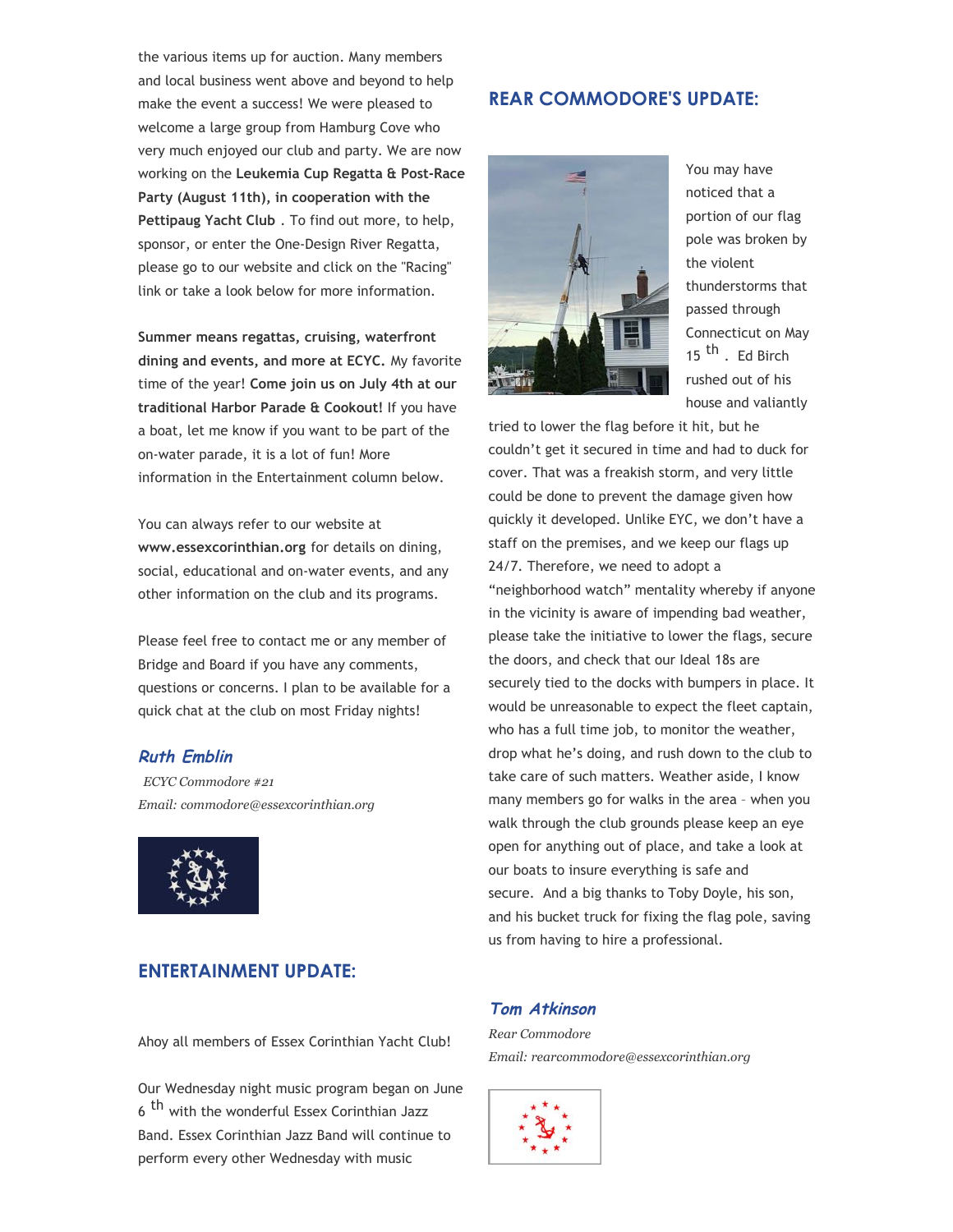provided on alternative Wednesdays by several other artists including Scott Konrad and the Occasional Jazz band, Mat McCauley and Russ Becker.

Mark your calendars for our annual Fourth of July party. This event includes: hamburgers, hot dogs and a number of toppings for your enjoyment as well as cold drinks and dessert. An appetizer contest is planned. We will enjoy entertainment by the Aarowhead String Band. The cost of this event will be \$20.00 per person. Come and spend the holiday afternoon with your friends at ECYC!

The Leukemia cup Regatta and party is coming up on August 11  $<sup>th</sup>$ . We will be hosting this event</sup> along with Pettipaug Yacht Club. We will provide food and music for your listening pleasure. There will be more information to follow for this wonderful fund raising event. Please check on these and all events on the ECYC website as well as eblasts.

#### **Nancy Simms & Pat Atkinson**

*CoChairs Entertainment Email: nancy-events@essexcorinthian.org or patevents@essexcorinthian.org*

## **UPCOMING EVENTS:**

## **NEW MEMBER RECEPTION Friday, June 29th, 6:15 pm**



**Please join us as we welcome the new members who recently**

joined our great little club at our semi-annual New **Member Reception!**

**Please wear name tags and introduce yourself!**

#### **UPCOMING EVENTS:**



## **4TH OF JULY HARBOR PARADE & COOKOUT**

Don't miss our annual Harbor Parade & Cookout at ECYC! The traditional Harbor Parade will kick off at 1 pm and is best watched from our deck. The club's cookout will start at 12:30 pm, complete with music provided by our good friends at the Arrowhead String Band.

## **If you have a boat and would like to be part of the Harbor Parade, here is the rundown:**

Boats assemble at Day Marker 25 at 12:45 pm. Parade will start at 1 pm sharp. Monitor channel 71. Decorate your vessel in red, white and blue for the occasion! If you have questions, please contact Ruth Emblin or Steve Rodstrom.

#### **Cookout at the Clubhouse:**

Ticket purchase is required (sorry, no walk-ins). Tickets are now on sale and **GOING FAST** , so go ahead and make your reservations right now by clicking below:

**Register for Cookout**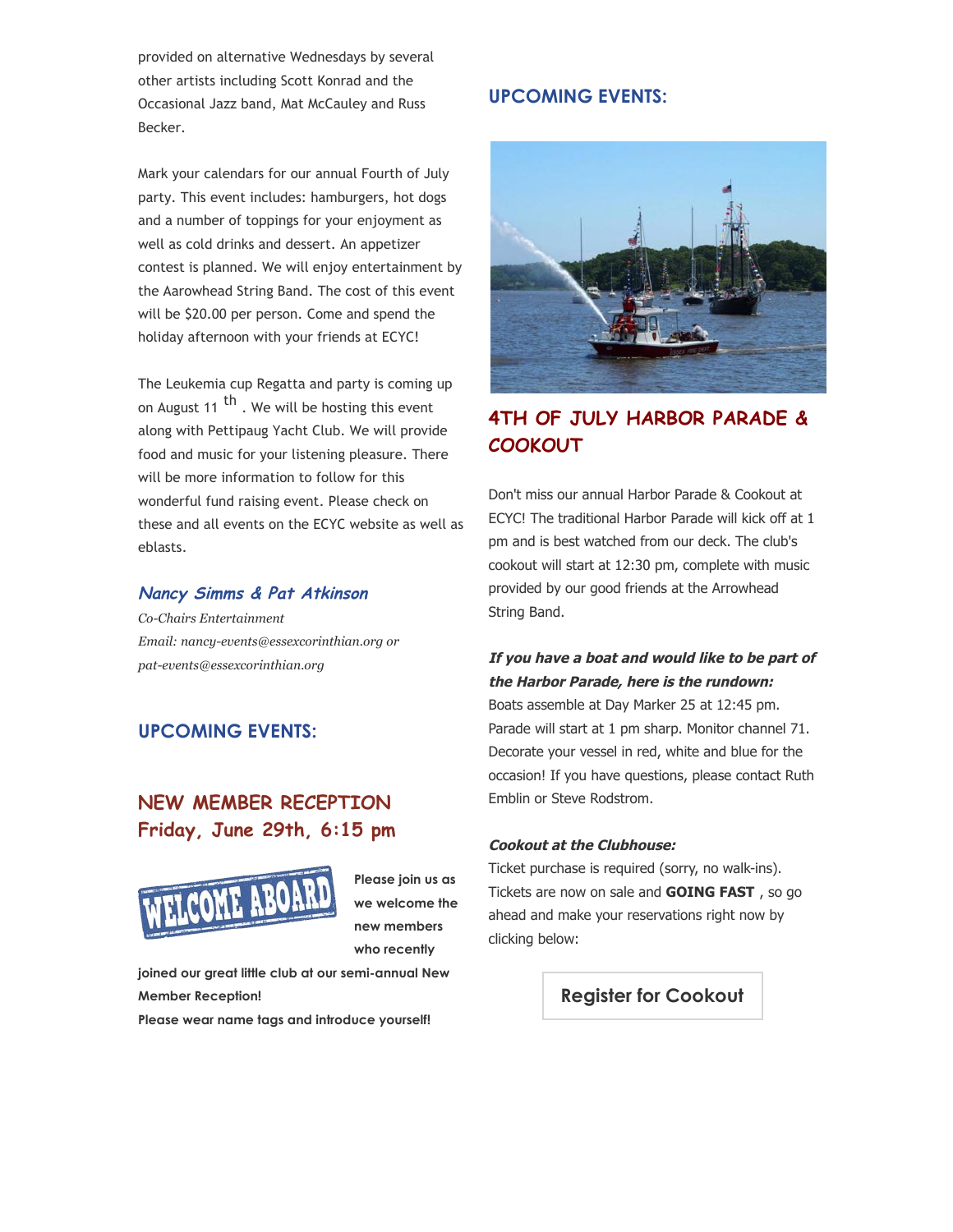

# **CONNECTICUT RIVER LEUKEMIA CUP ONE-DESIGN REGATTA & POST-RACE PARTY ON AUGUST 11TH**

We are pleased to announce our official cooperation with the Pettipaug Yacht Club on the "new" Connecticut River Leukemia Cup, a One‑ Design Regatta held right outside our club's waterfront. This is a truly local event, and we hope that you will join us in supporting this worthy cause. Proceeds benefit the Leukemia & Lymphoma Society.

#### **For event details, please click HERE.**

You do not have to have a boat or enter the regatta to participate! The post-race party is open to all members, their guests and friends from our area and beyond. Please click on the links above and below for details.

## **Boat registration now open at Yachtscoring.com** Cost \$30 per boat (includes 1 party ticket)

**Register Your Boat**

**Party tickets for sale now (\$15 per** person)

**Post-Race Party Tickets** 



## **SAVE THE DATE!**



# ECYC & The Lyme Art Associatio n

**Invite You To A SPECIAL MARITIME ART EXHIBIT Tuesday, July 31st, 5:30 to 7:30 pm**

## A Sailor's Reception to Celebrate "American Waters"

## **An Exhibition of Marine Artwork at Lyme Art Association, 90 Lyme Street, Old Lyme**

Enjoy beverages, including the quintessential sailor's drink "Dark 'n Stormy", snacks and the company of fellow boaters. The historic sky-lit gallery will be filled with paintings of the water and boats, including scenes you may even recognize from your voyages!

*Reception Is Free of Charge*

## **WATERFRONT UPDATE: HOUSE UPDATE:**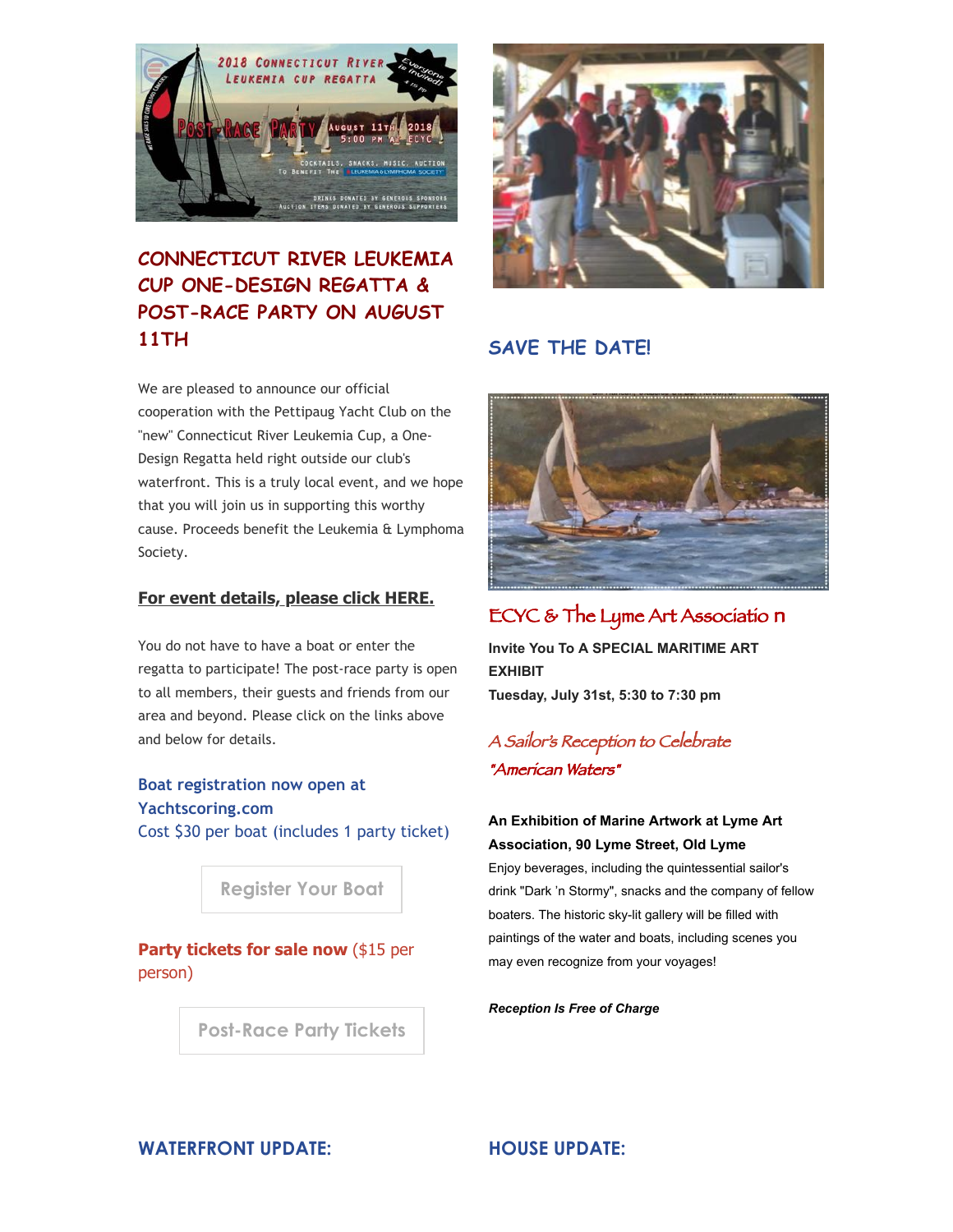Summer Tuesday night regular season racing started Tuesday June 19. Racing skippers are invited to sign up on our Google Group E‑mail. Contact **fleetcaptain@essexcorinthian.org** to get qualified and sign up for both racing and daysailing our Ideal 18 fleet.

In our unscored two Tuesday evenings of new to fleet skippers' racing, Matt Melius, Laura Nunno, and Mike Saxe sailed with Tom, Cindy and me, all showing great promise. Congratulations to Mike for winning two races! These summer evening races are one of the best ways to qualify for racing in other Ideal 18 Fleet races.

Our rules and tactics reviews yielded some interesting discussions thanks to Jeff Going, Ed Birch, Tom and me. We look forward to hearing more after racing discussions this summer, those interested in also preparing more structured and publicized presentations let me know for planning! Our new Leukemia Cup One Design Regatta will be a great boost to fleet racing at ECYC. Thursday evening racing with spinnakers, The EYC Essex Rum Challenge, the ECYC‑EYC team race, the Willets, Clarke, and Birch river races, and Fall frostbiting will round out our 2018 Ideal 18 season. We will also again, along with EYC, offer our fleet to Pettipaug for a day of keelboat racing for their junior racing team, as well as to Connecticut Special Olympics.

#### **Jon Gibbs**

*Fleet Captain Email: fleetcaptain@essexcorinthian.org*



## **REGATTA UPDATE:**



#### **Deck Repairs:**

In the next few weeks we are planning to start the repairs to our deck. In order to keep interruptions to a minimum we will start with replacing the boards on the side deck. The front deck,

which is in better shape than the side, will be tackled at a later time. We regret any inconvenience, but these repairs are necessary at this time to avoid future issues.

#### **Air Conditioners:**

A helpful group of committee members were kind enough to install the air conditioners last week, as the weather should turn warmer soon. We also took care of some of the stains on the ceiling caused by our (now repaired) leaky roof. House chores are never‑ending and we can always use a good number of volunteers to maintain the clubhouse. You do not need to be an official House Committee member to help! The stained dining room ceiling was also recently painted, and the clubhouse is smiling!

On a related note, we regret to inform you that our current House Chair, David Kirsch, will no longer be able to head the committee. He asked to be removed from the leadership role as his busy job does not allow for enough time to be available to the club. He will remain a member of the committee. We thank David for his help to date! **We are now looking for a new committee chair. If you are interested, live locally and love to tinker and DIY, please let us know!**

*In the meantime, if there are any House‑related questions, please contact Jean Little, our Club Manager, at ecyc@essexcorinthian.org or Ruth Emblin, Commodore, at commodore21@essexcorinthian.org .*

## **GALLEY UPDATE:**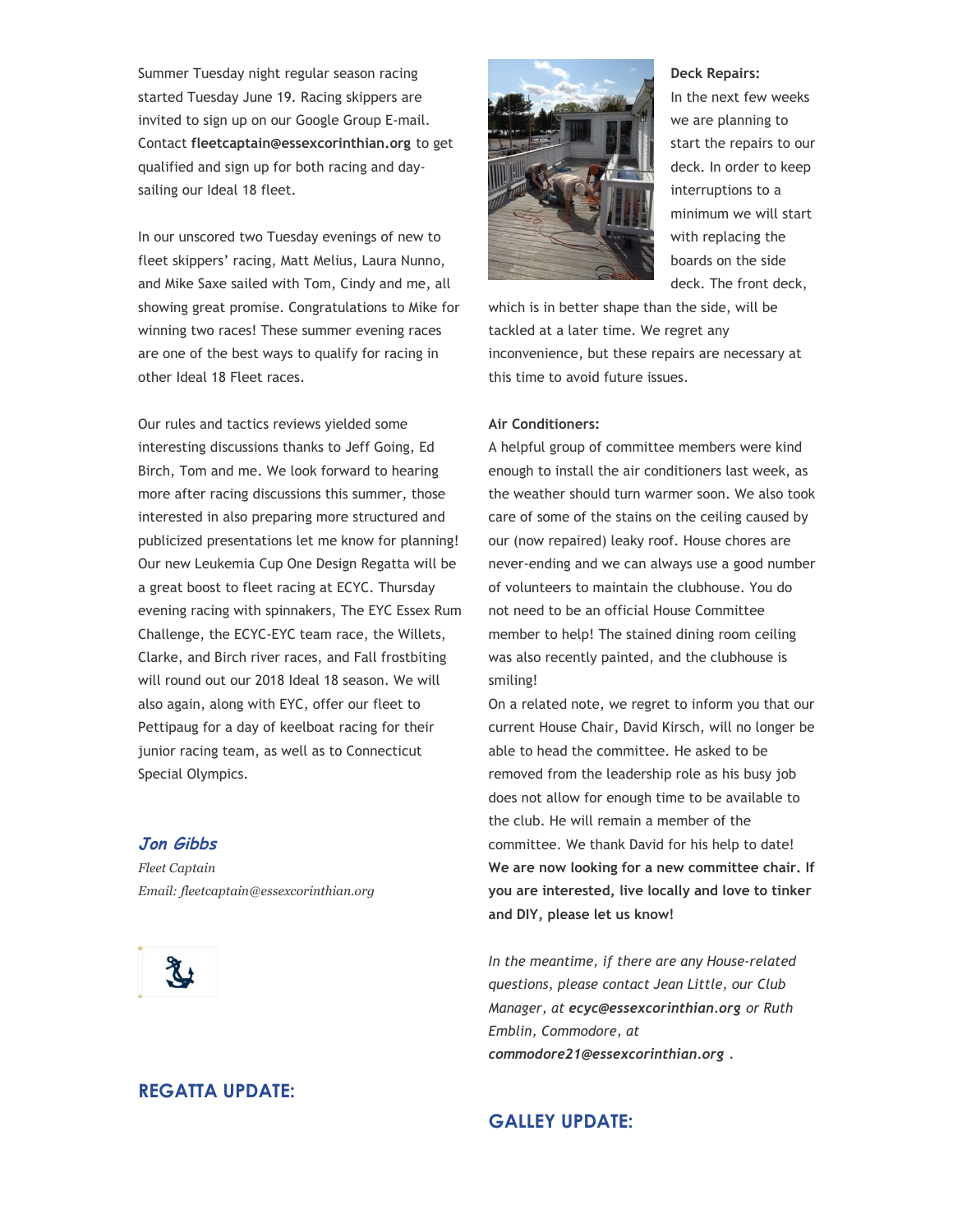

T he first "friendly" Round The Buoy Race in cooperation with EYC had to be cancelled due to lack of

registrations. The next regatta will be held on Sunday, July 8th.

First gun is set for 1200, west of the Outer Light. The post-race party will be at ECYC at 1700.

Open to all cruising/racing boats over 23.5 feet with a valid 2018 PHRF rating.

Entry will be available at EYC & ECYC, the Skipper's Meeting (0900, morning of), or online at **www.essexcorinthian.org**

Race #3 will be Sunday, August 5th

Thanks in advance to all our Race Committee volunteers. Without the help of these club members we would not be able to sustain our PHRF racing program! If you'd like to be involved in planning one of the friendly Round the Buoy Races, the CT River Leukemia Cup, Cross Sound Challenge or the Thomas Clark Memorial, please contact me at **racechair@essexcorinthian.org** .

#### **Bill Robinson**

*Race Committee Chair Email: racechair@essexcorinthian.org*

## **MEMBERSHIP UPDATE:**

Ahoy, ECYC Members:

Summer has finally kicked in and the weather has been fantastic! Yes, our club deck has been filled on Friday nights! And number of new members have been spotted enjoying the view. This month we are happy to welcome five new members.

**Laura Nunno** joins us from Pettipaug. she is an active racer/sailor who enjoyed frostbiting in our Ideal 18's this spring and got "bitten by the bug"! Sue Watts sponsored Laura.





There is much to look forward to on the culinary side this summer! Please refer to our weekly menu

emails for details on "What's Cooking at the Corinthian Cafe"!

**The Coastal Cooking Company is running a Clam Bake Dinner on Saturday, July 7th with musical entertainment by the Langley Brothers. Cover charge \$15 per person and a la carte menu, BYOB.**

**For details and to sign up, please download the FLYER or contact Monique at** *monique@coastalcookingcompany.com*

Here are some tips for making Friday night dinners smoother for everyone:

- Order your appetizers upon arrival on a separate slip so those can come out while you are enjoying your cocktails. These can even be preordered earlier in the day.
- If your table wants to eat at together, turn all the slips in at the same time.
- Make sure your table number is on the slip.

If you are entertaining at home, remember CCC can cater your party so you can spend time with your guests instead of being in the kitchen.

As always if you have questions or concerns please don't hesitate to contact me. I'm looking forward to seeing you all around the club.

#### **Catherine Gazikas**

*Galley Liaison Email: galleyliaison@essexcorinthian.org*

#### **Summer Galley Hours:**

Lunch: Wednesday, Thursday, Friday and Saturday (self‑service) : 11.30 am to 2.00 pm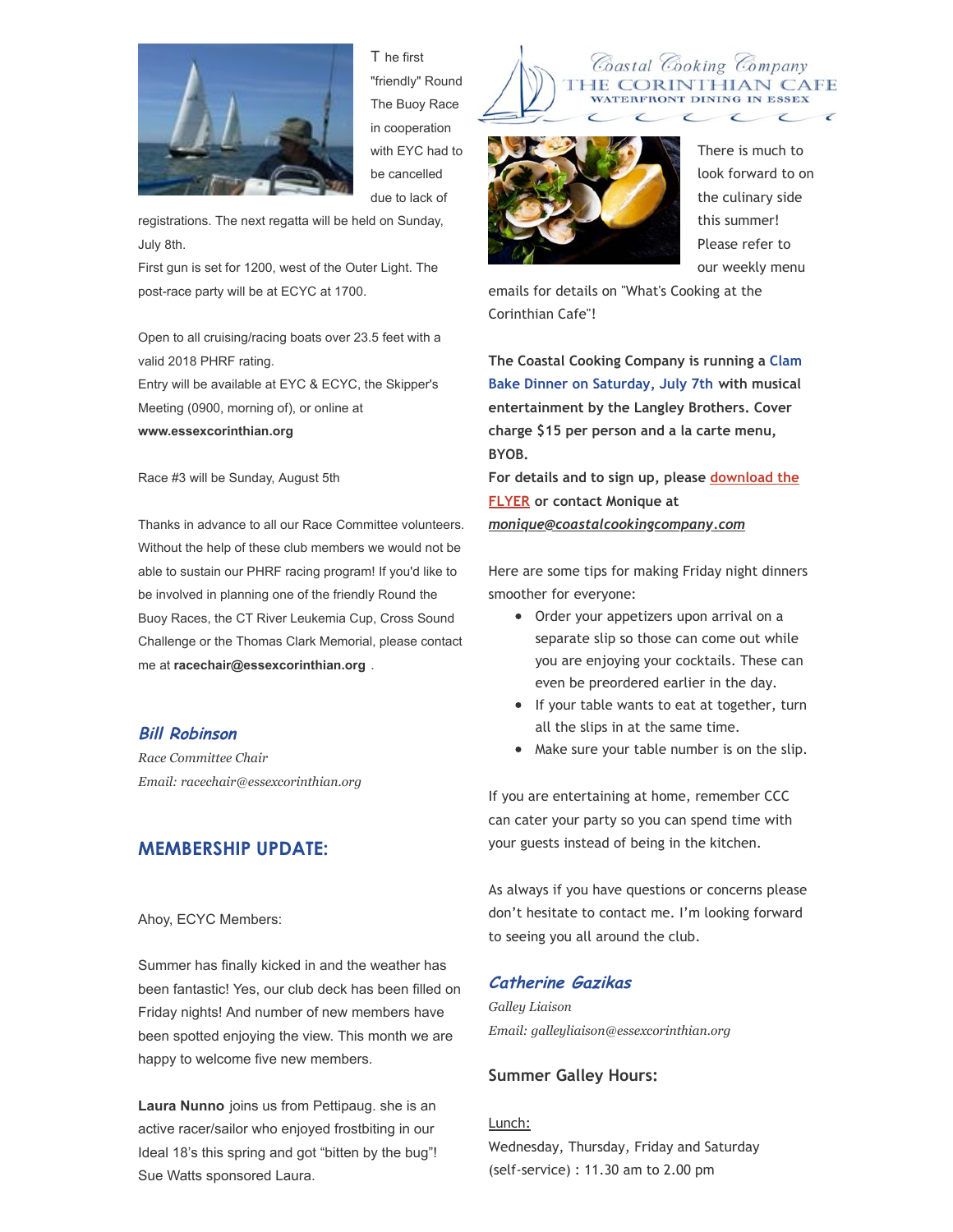In mid-May Chris Morano sponsored **Scott Brown and Stephanie** from Essex who enjoy the water front dining and hope to get into boating soon!

Finally, last week we welcomed the **Emersons** from Farmington - who sold their Grand Banks 36 to Greig Todd and Russell Pagliughi, who then in turn became their friends and sponsors! They hope to keep their feet in boating as well as enjoy dining at our beautiful location in Essex!

Finally, I hope everyone gets out on the water and enjoys these glorious summer days! And don't forget to tell all your friends about our wonderful club!

#### **Cindy Gibbs**

Membership Chair *Email: membership@essexcorinthian.org*

## **SHIP'S STORE**

#### **The Online Ship's Store is now open at**

**www.team1newport.com/Essex-**Corinthian-Yacht-**Club/departments/1032/**

**While we will still have some inventory in our inhouse store, this is your new direct link to purchasing customembroidered sportswear and other items featuring the ECYC burgee!**

**Every time you purchase someone, ECYC will get a commission, which, in turn will benefit the club and its members!**

**Go forth and shop!**

#### **Ship's Store Online**

#### Dinner:

Friday (table service): 5.30 pm to 9.00 pm Wednesday (self‑service): 5.30 pm to 8.30 pm *Sunday Dinners will start on July 22nd!*

#### Brunch:

Sunday (self‑service): 11.00 am to 2.30 pm ‑ special brunch hours on selected holidays!

Menus are available at **www.essexcorinthian.org/dining.html**

## **DID YOU KNOW?**

## **SUMMER HOURS ARE IN EFFECT AT THE CLUBHOUSE:**

- Tuesday, Thursday 9 am to 9 pm
- Wednesday, Friday 9 am to 10 pm (Office closes at 5 pm)
- Saturday 11 am 9 pm (Galley open for lunch/Office closed all day)
- Sunday 11 am 9 pm (Galley open for brunch/Office closed all day)
- Monday CLOSED

*Note: Private meetings may be scheduled after‑hours, except on Mondays. Please contact Jean Little for details.*

#### **NO SMOKING AT ECYC:**

The clubhouse, the decks and the surrounding dock areas are **non‑smoking areas** . Please remind your guests of this restriction, it is part of a facilitywide prohibition of open flames.

#### **GALLEY MINIMUM:**

The Galley Minimum is charged if a member's consumption is less than \$30 per calendar month (except in January). As our caterer is an independent contractor, this amount directly benefits the club in lieu of the commission it would receive were the member to dine at the club instead.

#### **WEBSITE:**

All of our events, weekly menus and announcements, as well as archive copies of the